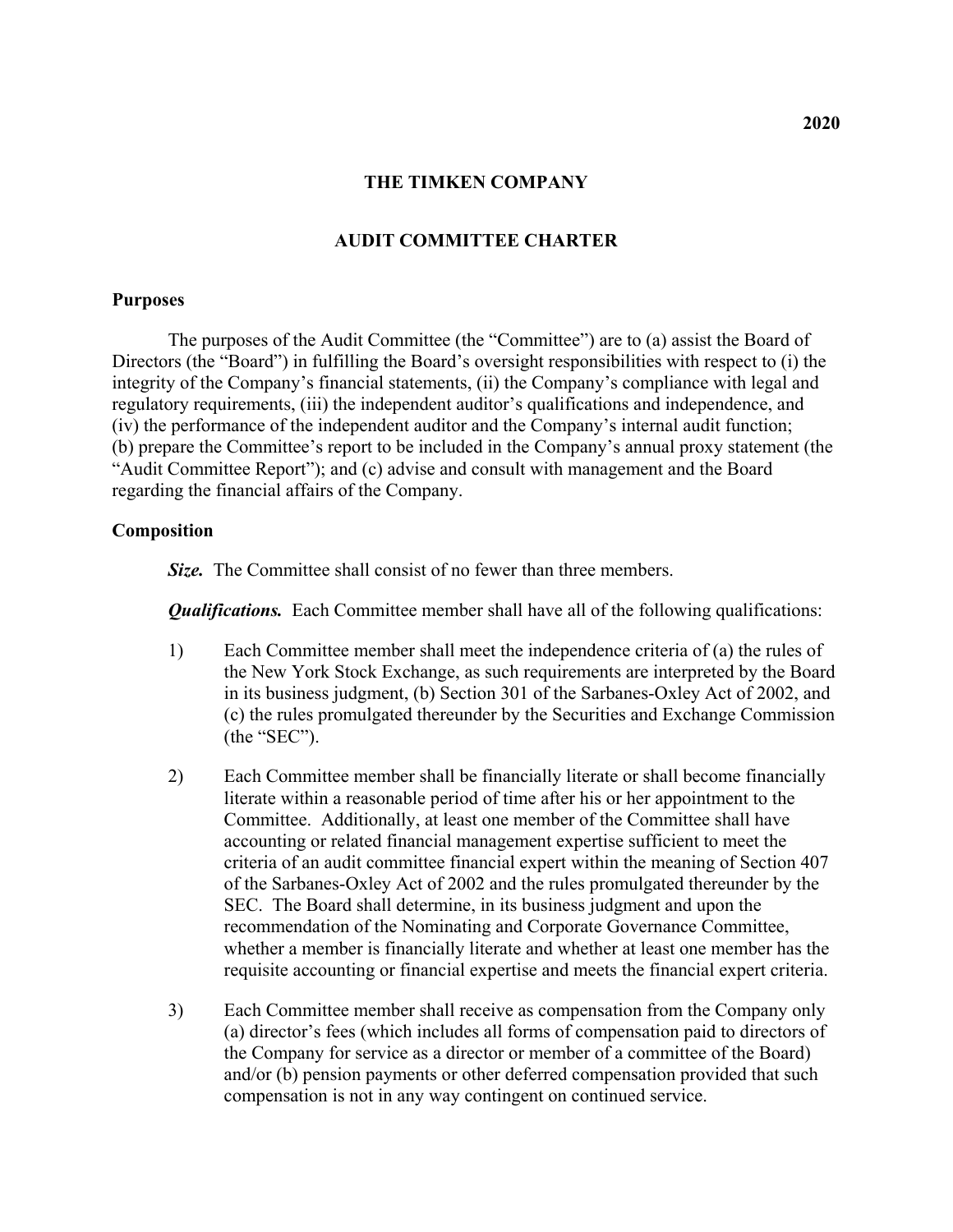4) If a Committee member simultaneously serves on the audit committee of more than three public companies (including the Company), the Board must determine that such simultaneous service would not impair the ability of such member to effectively serve on the Committee. The Company shall disclose any such determination on its website and/or in its annual proxy statement, or as otherwise required by law or regulations.

**Selection.** The Board will select the members and the Chair of the Committee based on recommendations made by the Company's Nominating and Corporate Governance Committee. Each Committee member will serve at the pleasure of the Board and for such term as the Board may decide or until such Committee member is no longer a Board member.

# **Duties and Responsibilities of the Committee**

The Committee is responsible for overseeing the Company's financial reporting process on behalf of the Board. Management is responsible for the preparation, presentation, and integrity of the Company's financial statements, for the appropriateness of the accounting and reporting policies that are used by the Company and for establishing and maintaining internal control over financial reporting. The independent auditor is responsible for auditing the Company's financial statements and the effectiveness of internal control over financial reporting and for reviewing the Company's interim financial statements. The independent auditor reports directly to the Committee.

The Committee is directly responsible for the appointment, compensation, retention and oversight of the work of the Company's independent auditor (including resolution of disagreements between management and the auditor regarding financial reporting) for the purpose of preparing or issuing an audit report or performing other audit, review or attest services for the Company. The shareholders of the Company shall be provided the opportunity to ratify the Committee's appointment of the independent auditor.

In performing its responsibilities, the Committee shall:

- 1) Retain the Independent Auditor: The Committee has the sole authority to (a) retain and terminate the Company's independent auditor, (b) approve all audit engagement fees, terms and services, and (c) approve any non-audit engagements with the Company's independent auditor. The Committee is to exercise this authority in a manner consistent with Sections 201, 202 and 301 of the Sarbanes-Oxley Act of 2002 and the rules promulgated thereunder by the SEC. The Committee may delegate the authority to grant any pre-approvals required by such sections to one or more members of the Committee as it designates, subject to the delegated member or members reporting any such pre-approvals to the Committee at its next scheduled meeting.
- 2) Review and Discuss the Auditor's Quality Control: The Committee is to, at least annually, obtain, review and discuss a report by the independent auditor describing (a) the audit firm's internal quality control procedures, (b) any material issues raised by the most recent internal quality control review or peer review of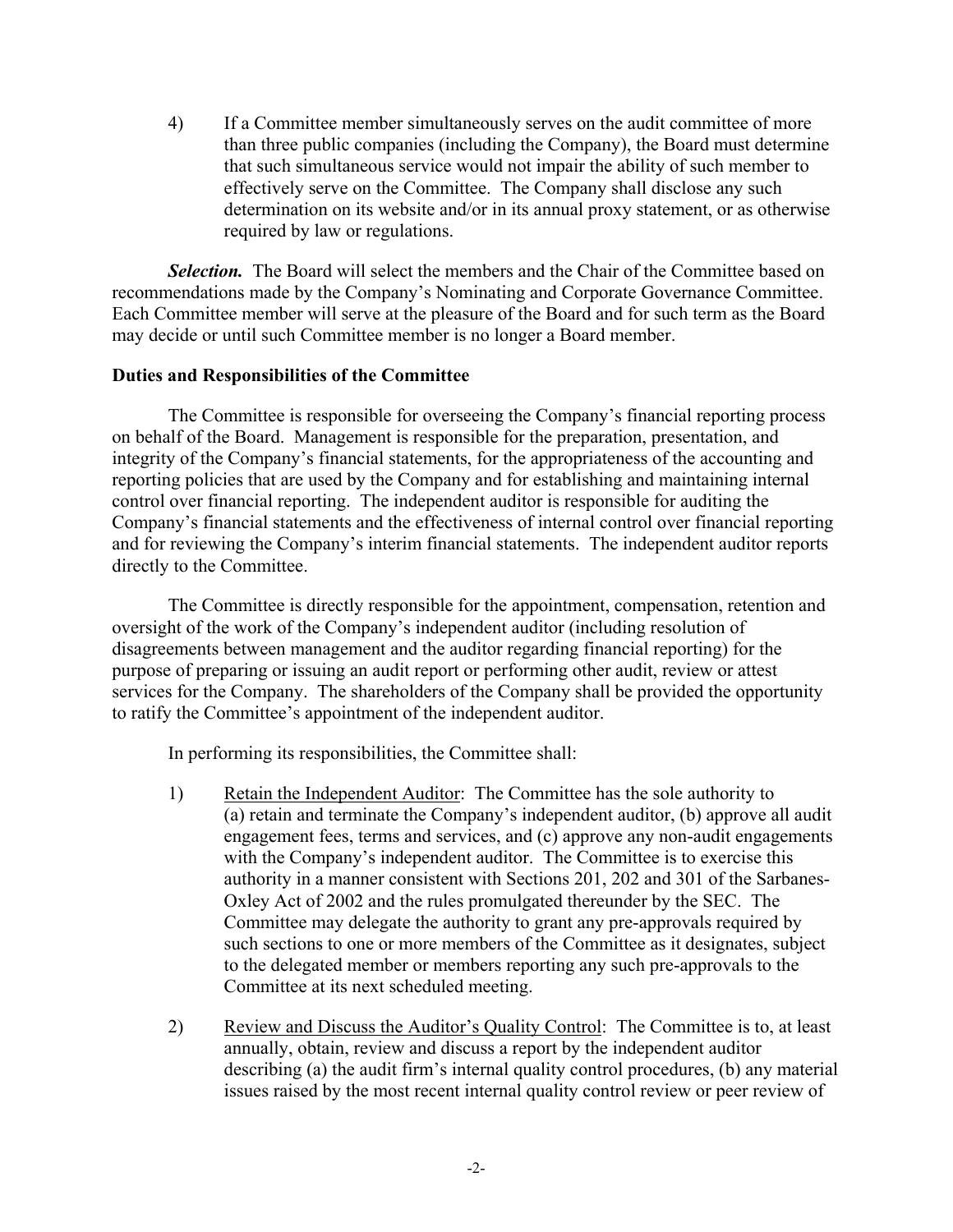the firm, or by any inquiry or investigation by governmental or professional authorities, within the preceding five years, respecting one or more independent audits carried out by the firm, and (c) any steps taken to deal with any such issues.

- 3) Review and Discuss the Independence of the Auditor: In connection with the retention of the Company's independent auditor, the Committee is to, at least annually, review and discuss the information provided by management and the auditor relating to the independence of the audit firm, including, among other things, information related to the non-audit services provided and expected to be provided by the auditor. The Committee is responsible for (a) ensuring that the independent auditor submits at least annually to the Committee a formal written statement delineating all relationships between the auditor and the Company consistent with applicable independence standards, (b) actively engaging in a dialogue with the auditor with respect to any disclosed relationship or services that may impact the objectivity and independence of the auditor, and (c) taking appropriate action in response to the auditor's report to satisfy itself of the auditor's independence. In connection with the Committee's evaluation of the auditor's independence, the Committee shall also review and evaluate the lead partner of the independent auditor and take such steps as may be required by law with respect to the regular rotation of the lead audit partner and the reviewing audit partner of the independent auditor and consider whether there should be regular rotation of the independent auditor firm.
- 4) Set Hiring Policies: The Committee is to set clear hiring policies for employees or former employees of the independent auditor, which include the restrictions set forth in Section 206 of the Sarbanes-Oxley Act of 2002 and the rules promulgated thereunder by the SEC.
- 5) Review and Discuss the Audit Plan: The Committee is to review and discuss with the independent auditor the plans for, and the scope of, the annual audit and other examinations.
- 6) Review and Discuss Conduct of the Audit: The Committee is to review and discuss with the independent auditor the matters required to be discussed pursuant to applicable auditing standards, relating to the conduct of the audit, as well as any audit problems or difficulties and management's response, including (a) any restriction on audit scope or on access to requested information, (b) any disagreements with management, and (c) significant issues discussed with the independent auditor's national office. The Committee is to decide all unresolved disagreements between management and the independent auditor regarding financial reporting. Among the items the Committee may want to review with the independent auditor are: any accounting adjustments that were noted or proposed by the independent auditor but were "passed" (as immaterial or otherwise); any communications between the Company's audit team and the independent auditor's national office respecting auditing or accounting issues presented by the engagement; and any "management" or "internal control" letter issued, or proposed to be issued, by the independent auditor to the Company. The review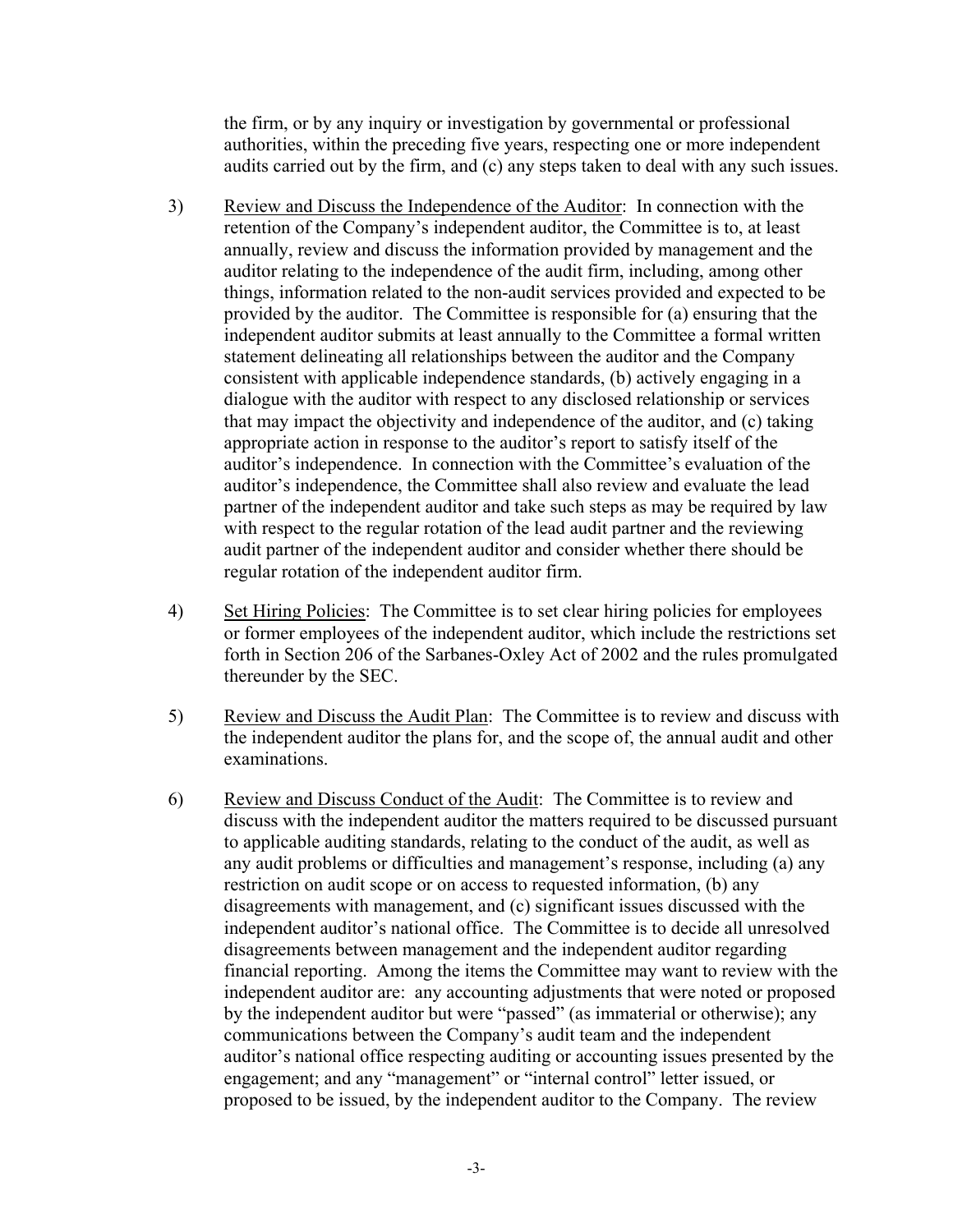should also include discussion of the responsibilities, budget and staffing of the Company's internal audit function.

- 7) Review and Discuss Financial Statements and Disclosures: The Committee will meet to review and discuss with appropriate officers of the Company and the independent auditor the annual audited and quarterly financial statements of the Company, including (a) the Company's specific disclosures under "Management's Discussion and Analysis of Financial Condition and Results of Operations," and (b) the disclosures regarding internal controls and other matters required to be reported to the Committee under applicable legal, regulatory and New York Stock Exchange requirements. The Committee will make a recommendation to the Board whether or not the annual audited financial statements be included in the Company's Form 10-K for the last fiscal year for filing with the SEC.
- 8) Review and Discuss Earnings Press Releases: The Committee is to review and discuss earnings and other financial press releases (including any use of "pro forma" or "adjusted" non-GAAP information), as well as financial information and earnings guidance provided to analysts and rating agencies (which review may occur after issuance and may be done generally as a review of the types of information to be disclosed and the form of presentation to be made).
- 9) Review Actions Concerning Senior Internal Auditing Executive: The Committee will review and approve management's appointment, termination or replacement of the senior internal auditing executive.
- 10) Review and Discuss Internal Audit Plans: The Committee is to review and discuss with the senior internal auditing executive and appropriate members of the staff of the internal auditing department the plans for and the scope of their ongoing audit activities. The Committee will also review and approve the internal audit charter.
- 11) Review and Discuss Internal Audit Activities: The Committee is to review and discuss annually with the senior internal auditing executive and appropriate members of the staff of the internal auditing department the audit activities, examinations and results thereof of the internal auditing department. The Committee is also to review the internal auditing department's activities periodically, including any plan changes, objective changes or resource updates. The Committee should also periodically review with the senior internal auditing executive any significant difficulties, disagreements with management, or scope restrictions encountered in the course of the internal auditing department's work.
- 12) Review and Discuss the Systems of Internal Accounting Controls: The Committee is to review and discuss with the independent auditor, the senior internal auditing executive, the Chief Financial Officer, the General Counsel (and, if and to the extent deemed appropriate by the Chair of the Committee, members of their respective staffs) the adequacy of the Company's internal accounting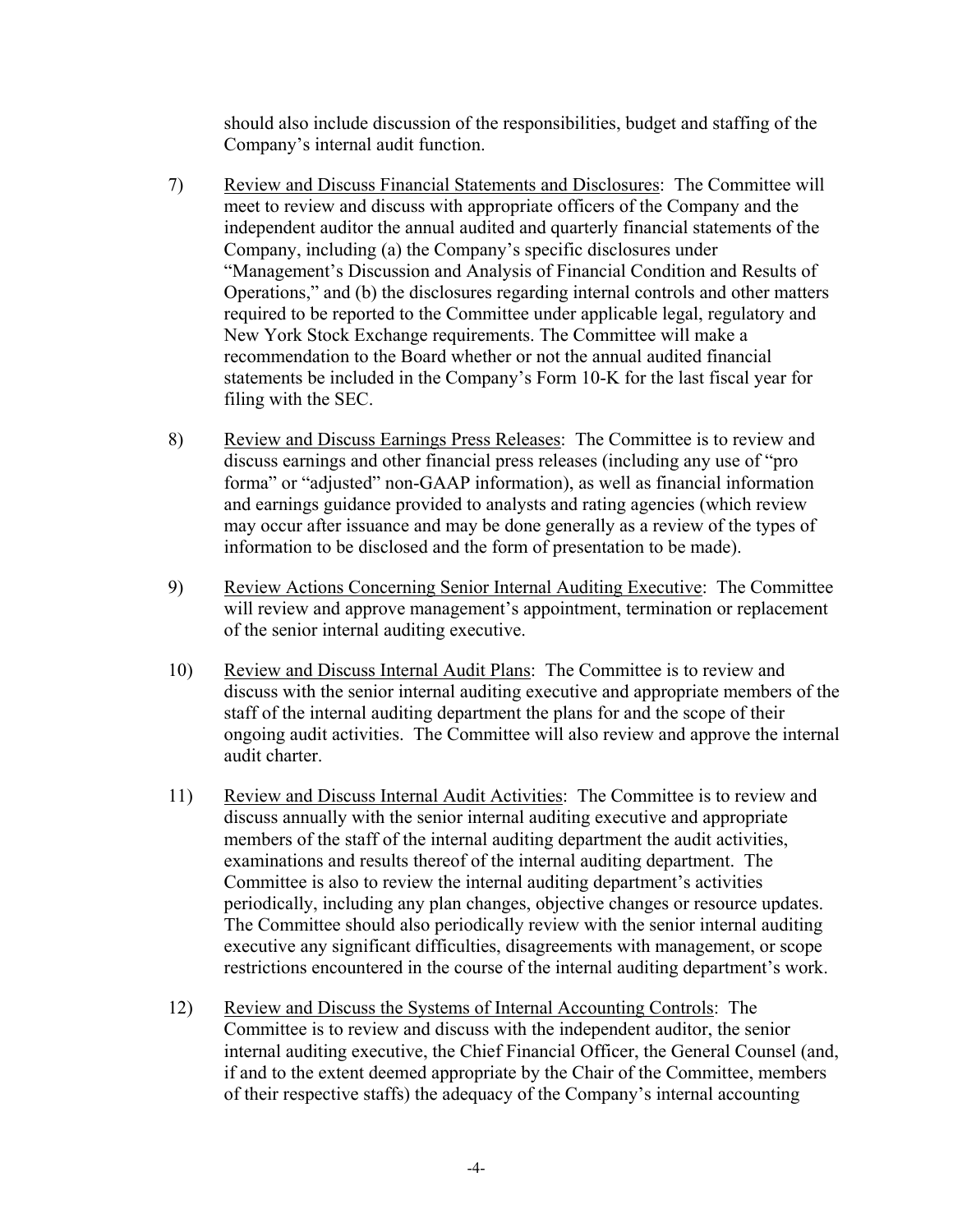controls, the Company's financial, auditing and accounting organizations and personnel, and the Company's policies and compliance procedures with respect to business practices, which shall include the disclosures regarding internal controls and matters required to be reported to the Committee by Sections 302 and 404 of the Sarbanes-Oxley Act of 2002 and the rules promulgated thereunder by the SEC.

- 13) Review and Discuss the Recommendations of Independent Auditor: The Committee is to review and discuss with the senior internal auditing executive and the appropriate members of the staff of the internal auditing department recommendations made by the independent auditor and the senior internal auditing executive, as well as such other matters, if any, as such persons or other officers of the Company may desire to bring to the attention of the Committee.
- 14) Review and Discuss the Audit Results: The Committee is to review and discuss with the independent auditor (a) the report of its annual audit, or proposed report of its annual audit, (b) material written communications between the independent auditor and management provided by the independent auditor to the Committee, (c) the reports of its reviews of the Company's interim financial statements conducted in accordance with applicable auditing standards, and (d) the reports of the results of such other examinations outside of the course of the independent auditor's normal audit procedures that the independent auditor may from time to time undertake. The foregoing shall include the reports required by Section 204 of the Sarbanes-Oxley Act of 2002 and the rules promulgated thereunder by the SEC and, as appropriate, a review of (a) major issues regarding (i) accounting principles and financial statement presentations, including any significant changes in the Company's selection or application of accounting principles and (ii) the adequacy of the Company's internal controls and any special audit steps adopted in light of material control deficiencies, (b) analyses prepared by management and/or the independent auditor setting forth significant financial reporting issues and judgments made in connection with the preparation of the financial statements, including analyses of the effects of alternative GAAP methods on the financial statements, and (c) the effect of regulatory and accounting initiatives, as well as off-balance sheet structures, on the financial statements of the Company.
- 15) Obtain Assurances under Section 10A(b) of the Exchange Act: The Committee is to obtain assurance from the independent auditor that in the course of conducting the audit, there have been no acts detected or that have otherwise come to the attention of the audit firm that require disclosure to the Committee under Section 10A(b) of the Securities Exchange Act of 1934.
- 16) Discuss Risk Management Policies: The Committee is to discuss guidelines and policies with respect to risk assessment and risk management to assess and manage the Company's exposure to risk. The Committee should discuss the Company's major financial risk exposures and the steps management has taken to monitor and control these exposures.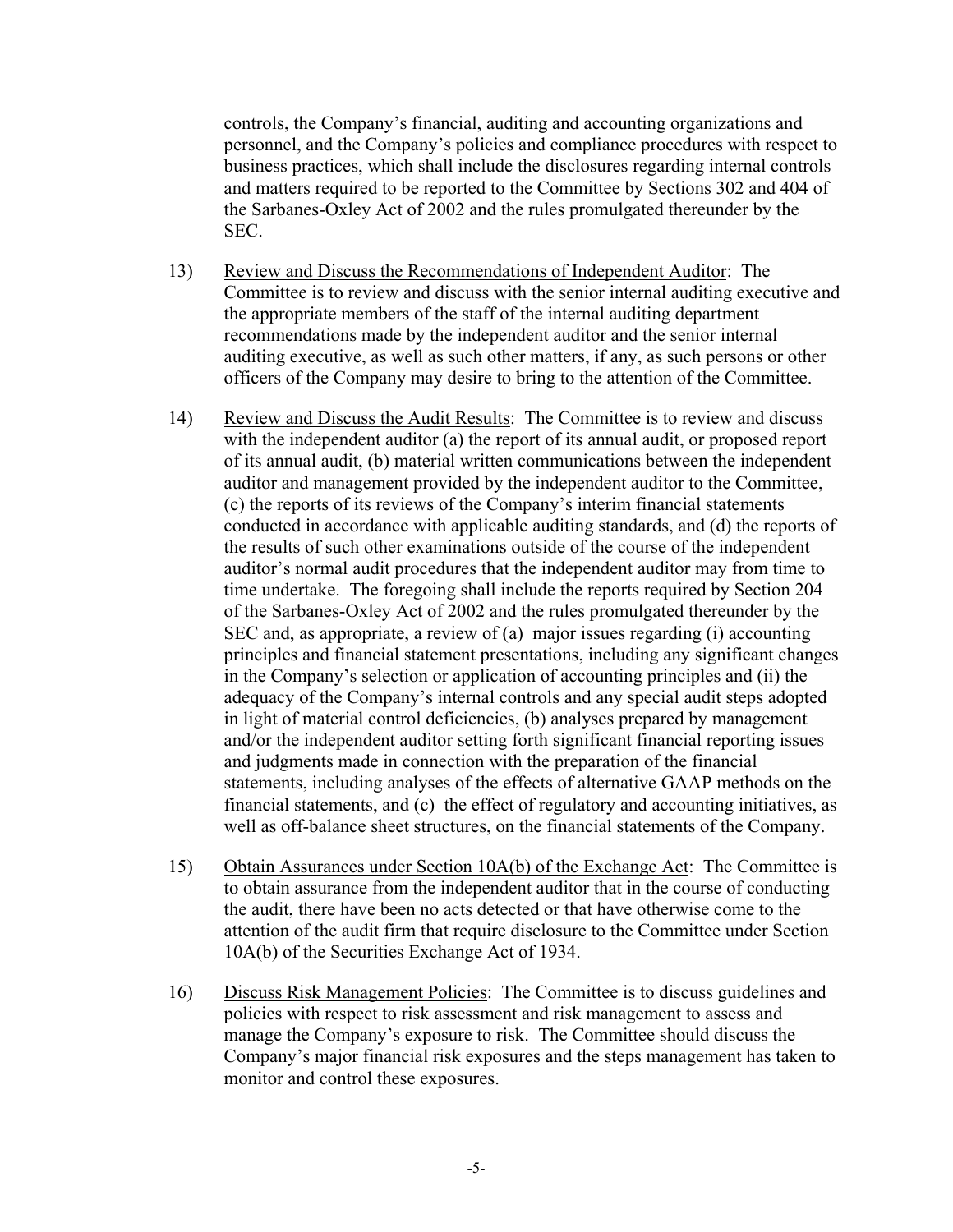- 17) Oversee the Company's Ethics and Compliance Program: The Committee will be responsible for the oversight of the Company's Ethics and Compliance Program. In fulfilling its duties, the Committee will periodically obtain reports from management on the effectiveness of the program. In addition, the chief ethics officer of the Company has the express authority to communicate personally to the Committee (a) promptly on any matter involving criminal conduct, potential criminal conduct, or any violations of the Company's Standards of Business Ethics and (b) no less than annually on the implementation and effectiveness of the Company's Ethics and Compliance Program. The Committee will also oversee advising and updating the Board with respect to the program.
- 18) Establish Procedures for Complaints Regarding Financial Statements or Accounting Policies: The Committee is to establish procedures for (a) the receipt, retention, and treatment of complaints received by the Company regarding accounting, internal accounting controls, or auditing matters; and (b) the confidential, anonymous submission by employees of the Company of concerns regarding questionable accounting or auditing matters as required by Section 301 of the Sarbanes-Oxley Act of 2002 and the rules promulgated thereunder by the SEC. The Committee is to discuss with management and the independent auditor any correspondence with regulators or governmental agencies and any complaints or concerns regarding the Company's financial statements or accounting policies.
- 19) Discuss with General Counsel Matters Regarding Financial Statements or Compliance Policies: The Committee is to discuss with the Company's General Counsel legal matters that may have a material impact on the financial statements or the Company's compliance policies.
- 20) Review and Discuss Other Matters: The Committee is to review and discuss such other matters that relate to the accounting, auditing and financial reporting practices and procedures of the Company as the Committee may, in its own discretion, deem desirable in connection with the review functions described above. Additionally, the Committee will advise and consult with management and the Board from time to time in its discretion or as requested by management or the Board on other financial issues affecting the Company, including matters such as capital structure, dividend policy, credit ratings and pension obligations.
- 21) Board Reports: The Committee will report its actions and any recommendations to the Board after each Committee meeting.
- 22) Report to the Board on the Qualifications, Independence and Performance of the Auditor and the Lead Audit Partner: At least annually, the Committee will evaluate the qualifications, independence and performance of the independent auditor and the lead partner of the independent auditor and will present its conclusions to the Board. If so determined by the Committee, the Committee will recommend that the Board take additional action to satisfy itself of the qualifications, independence and performance of the independent auditor and the lead partner of the independent auditor. In performing its evaluation, the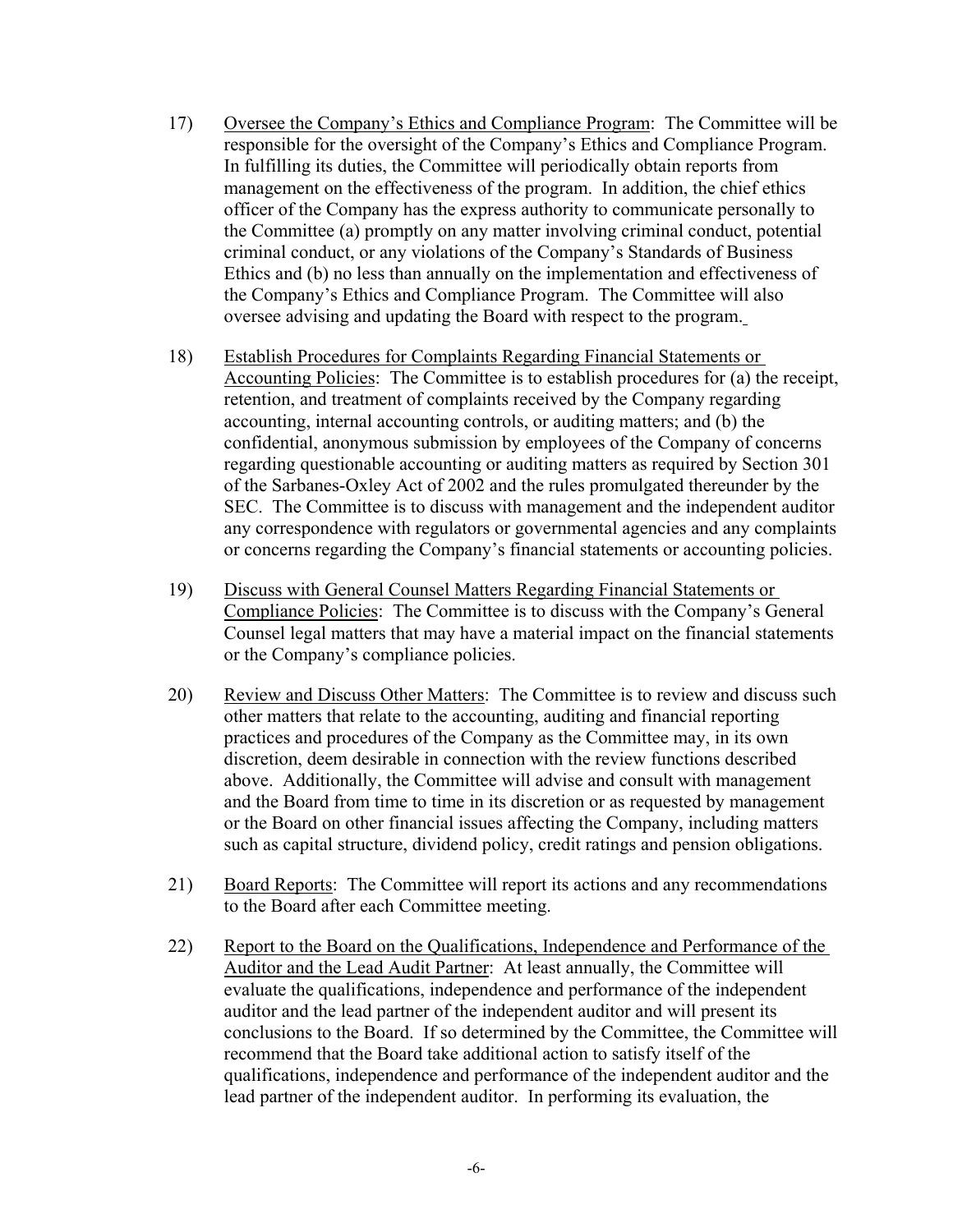Committee should take into account the opinions of management and the senior internal auditing executive or, if the Committee deems appropriate, other members of the Company's internal auditing department.

23) Perform Functions of a Qualified Legal Compliance Committee: The Committee shall also function as a qualified legal compliance committee (a "QLCC") within the meaning of SEC rules governing the conduct of attorneys appearing and practicing before the SEC. In its capacity as a QLCC, the Committee shall receive from attorneys representing the Company, including in-house counsel, any reports of material violations of the securities laws, breaches of fiduciary duty or similar violations governed by such rules ("QLCC Reports"). The Committee shall take such actions as may be permitted or required of a QLCC under applicable law, which may include the making of inquiries and investigations in response to any QLCC Reports, directing the Company to take such remedial action as the Committee shall deem necessary or appropriate, and providing such notifications to the SEC as may be required by law.

## **Meetings of the Committee**

The Committee shall meet in person or telephonically at least quarterly, or more frequently as it may determine necessary, to fulfill its responsibilities as set forth herein. The Chair of the Committee shall, in consultation with the other members of the Committee, the Company's independent auditor and the appropriate officers of the Company, be responsible for calling meetings of the Committee, establishing agendas therefor and supervising the conduct thereof. A majority of the members of the Committee shall constitute a quorum.

The Committee may request any officer or employee of the Company or the Company's outside legal counsel or independent auditor to attend a meeting of the Committee or to meet with any members of, or consultants to, the Committee. The Committee shall meet with the Company's management, the internal auditors and the independent auditor periodically in separate private sessions to discuss any matter that the Committee, management, the independent auditor or such other persons believe should be discussed privately.

#### **Resources and Authority of the Committee**

The Committee shall have the resources and authority appropriate to discharge its responsibilities and carry out its duties as required by law, including the authority to engage outside auditors for special audits, reviews and other procedures and to engage independent counsel and other advisors, experts or consultants as it determines necessary or appropriate to carry out its duties. The Committee may also, to the extent it deems necessary or appropriate, meet with the Company's investment bankers or financial analysts who follow the Company.

The Company will provide for appropriate funding, as determined by the Committee, for payment of (i) compensation to the Company's independent auditor engaged for the purpose of preparing or issuing an audit report or related work or performing other audit, review or attest services for the Company, (ii) compensation to independent counsel and any other advisors,